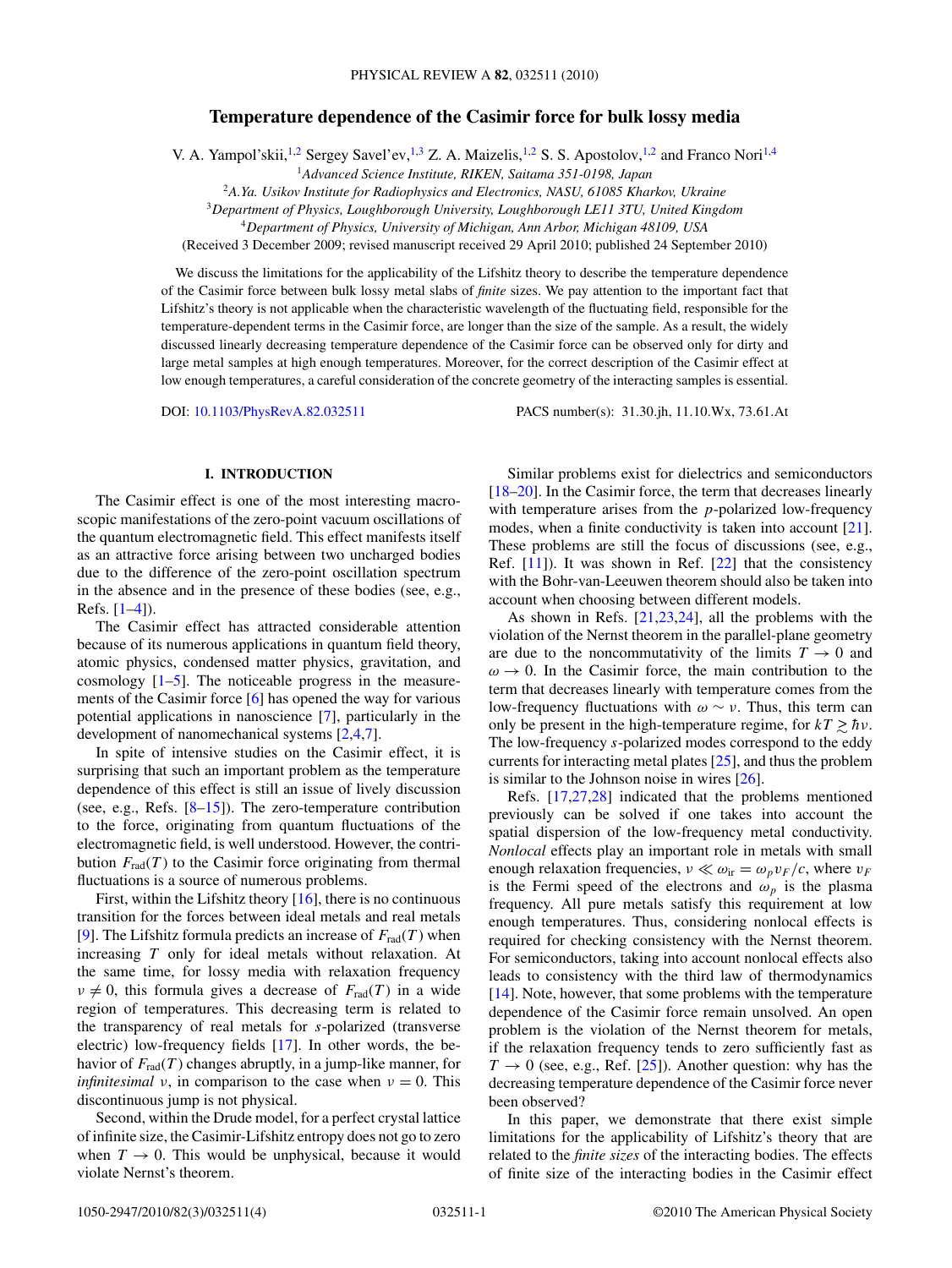<span id="page-1-0"></span>have been taken into account in Ref. [\[29\]](#page-3-0) where the role of boundaries was studied for the case of ideal metals. The interplay between the effects of temperature, relaxation, and sphere-plane geometry was considered in Ref. [\[30\]](#page-3-0). Special attention was focused on the case of large distances between a metallic plane and a sphere, compared to the radius of the latter, when the so-called Proximity Force Approximation is not valid. A negative entropy was predicted not only for the Drude model, but also for the plasma and perfect reflector models. It was shown that the appearance of negative entropies is not related to the presence of dissipation. Here, we show that the term in the Casimir force which is linearly decreasing with temperature can only appear for large and/or dirty metals if the following inequality is satisfied:

$$
\nu \gg 2\pi c/L. \tag{1}
$$

Here, *L* is the width of the sample. Usually, condition (1) is not satisfied in the measurements of the Casimir force. For instance, the experiments in Ref. [\[31\]](#page-3-0) dealt with a tiny metal sphere of radius  $R = 151.3 \mu$ m. In this case, Eq. (1) is not valid if the relaxation frequency is less than  $10^{14}$  s<sup>-1</sup> for distances *l* of the order of 1  $\mu$ m [when  $L \sim (Rl)^{1/2} \approx$ 12  $\mu$ m]. In addition, we show that Lifshitz's theory cannot be applied to describe the temperature dependence of the Casimir force in the temperature interval  $T < T_L = 2\pi c\hbar/kL$ . Here, *k* is the Boltzmann constant. In this interval, the main contribution to the temperature-dependent term in the Casimir force comes from fluctuating fields with wavelengths longer than the sample size. In other words, the *finite* size of the sample must be taken into account in this temperature range.

# **II. ANALYSIS OF THE TEMPERATURE DEPENDENCE OF THE LIFSHITZ FORMULA**

Let us now consider the term which decreases linearly with temperature in the Casimir force between *infinite* plates of lossy metals. The purpose of this section is to express this term, which comes from fluctuating fields with small frequencies, when  $\omega \lesssim \nu$ , in a convenient form.<br>
Following Refs [17.23] we ana

Following Refs. [\[17,23\]](#page-3-0), we analyze the Lifshitz expression for the Casimir force taken from Ref. [\[16\]](#page-3-0) in the form of an integral over *real* frequencies *ω*. We use the Drude model for the permittivity *ε*,

$$
\varepsilon(\omega) = 1 - \frac{\omega_p^2}{\omega(\omega + i\nu)}.
$$
 (2)

In this case, the thermal term *F*rad in the Casimir force per unit area can be written in the following form:

$$
F_{\rm rad} = \frac{\hbar}{\pi^2 c^3} \text{Re} \int_0^\infty d\omega \int dp \ p^2 \omega^3 \frac{1}{\exp(2\hbar\omega/kT) - 1}
$$

$$
\times \left\{ \left[ \left( \frac{s+p}{s-p} \right)^2 \exp(-2ip\omega l/c) - 1 \right]^{-1} + \left[ \left( \frac{s+\varepsilon p}{s-\varepsilon p} \right)^2 \exp(-2ip\omega l/c) - 1 \right]^{-1} \right\}, \qquad (3)
$$

where  $s = \sqrt{\varepsilon(\omega) - 1 + p^2}$ , *l* is the separation between the interacting bodies, and Re denotes the real part. The integration trajectory over *p* consists of two parts: from 1 to 0 over the real axis, and from *i*0 to  $+i\infty$  over the imaginary axis.

We examine the difference  $\Delta F_{\text{rad}}$  between the contributions to the Casimir force from thermal fluctuations for a dissipationless metal  $(v = 0)$  and for a metal with weak dissipation  $(\nu \rightarrow 0),$ 

$$
\Delta F_{\text{rad}} = F_{\text{rad}}|_{v \to 0} - F_{\text{rad}}|_{v = 0}.\tag{4}
$$

Namely,  $\Delta F_{\text{rad}}$  describes the "linearly decreasing with *T*" part of the Casimir force  $F_{rad}(T)$  that appears in a jumplike manner at  $\nu \neq 0$ . It is important to note that only the first term in the curly brackets in Eq. (3) [integrated over *p* from *i*0 to  $+i\infty$ , and over  $\omega$  from 0 to  $+\infty$ ] produces this discontinuity. So, the difference  $\Delta F_{\text{rad}}$  can be written as

$$
\Delta F_{\text{rad}} = \frac{\hbar}{\pi^2 c^3} \text{Re} \int_0^\infty d\omega \int_{0i}^{+\infty} dp \ p^2 \omega^3 \frac{1}{\exp(2\hbar\omega/kT) - 1}
$$

$$
\times \left\{ \left[ \left( \frac{s+p}{s-p} \right)^2 \exp(-2ip\omega l/c) - 1 \right]^{-1} - \left[ \left( \frac{s|_{v=0} + p}{s|_{v=0} - p} \right)^2 \exp(-2ip\omega l/c) - 1 \right]^{-1} \right\}. \quad (5)
$$

Introducing the notation,

$$
t = \frac{\omega}{v}, \quad x = -\frac{2ip\omega l}{c}, \quad \alpha = \frac{c}{2l\omega_p},\tag{6}
$$

and assuming that  $\hbar v \ll kT$ , we obtain

$$
\Delta F_{\text{rad}} = -\frac{kT}{8\pi^2 l^3} \text{Im} \int_0^\infty dt \ I(\alpha, t),
$$
  

$$
I(\alpha, t) = \frac{1}{t} \int_0^{+\infty} \frac{dx x^2}{(\alpha x + \sqrt{\alpha^2 x^2 + \frac{t}{t+i}})^4 (\frac{t+i}{t})^2 e^x - 1},
$$
(7)

where Im denotes the imaginary part.

It is seen from this equation that the difference  $\Delta F_{\text{rad}}$ does *not* depend on *ν*, and that the main contribution to this integral comes from  $x \sim 1$  and  $t \le 1$ . According to Eq. (6), the characteristic values of  $\omega$  are either of the order or less the characteristic values of *ω* are either of the order or less than *ν*.

# **III. TEMPERATURE DEPENDENCE OF THE CASIMIR FORCE FOR SAMPLES OF FINITE SIZE**

In the Lifshitz theory, the main contribution to the term  $F_{rad}(T)$ , which decreases linearly with *T*, comes from small frequencies satisfying these two inequalities:

$$
\omega \lesssim kT/\hbar, \quad \omega \lesssim \nu. \tag{8}
$$

Obviously, the wavelengths of the fluctuating fields with such frequencies should be much smaller than the size of the sample. Otherwise, the sample cannot be considered as semi-infinite. In other words, the Lifshitz theory gives a (*physically* correct)  $F_{rad}(T)$  decreasing with temperature *if* 

$$
\nu \gg 2\pi c/L, \tag{9}
$$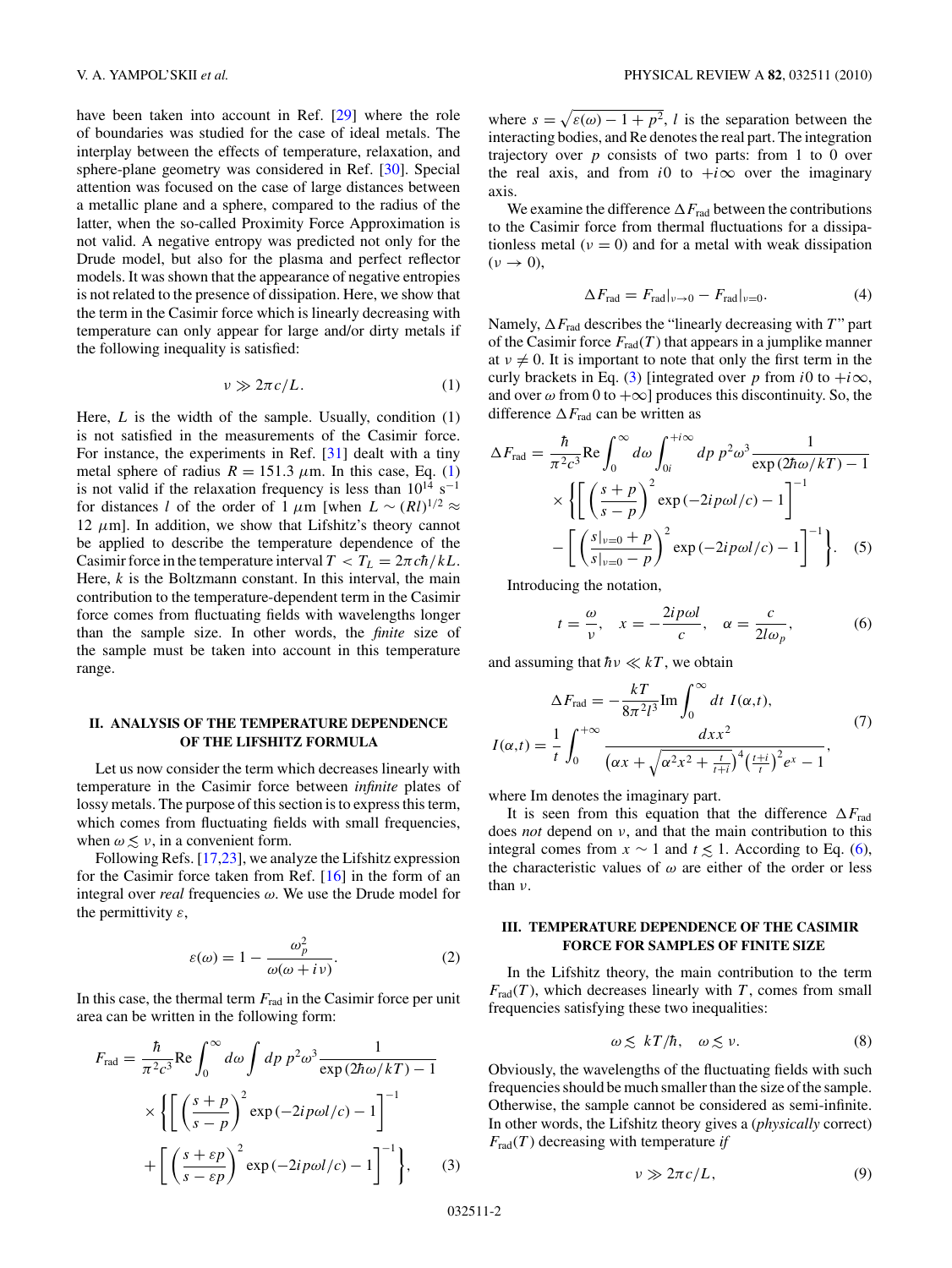

FIG. 1. (Color online) The reduction coefficient *r* in Eq. (12) versus the parameter  $L\nu/2\pi c$ , for different values of the parameter  $\alpha = c/2l\omega_p$  indicated near the curves.

and

$$
T \gg T_L = 2\pi \hbar c / kL. \tag{10}
$$

Naturally, we cannot calculate the Casimir force for bodies of arbitrary shape and finite size. However, it is possible to estimate this force by introducing a cutting-off procedure. We integrate in Eq. [\(7\)](#page-1-0) not over the whole range of frequencies, but allow only the fluctuations with wavelength smaller than the sample size *L*,

$$
\Delta F_{\text{rad}}(T, vL/2\pi c) = r(vL/2\pi c)\Delta F_{\text{rad}}(T, \infty).
$$
 (11)

Here we introduce the reduction coefficient,

$$
r(\nu L/2\pi c) = \frac{\operatorname{Im} \int_{2\pi c/L\nu}^{\infty} dt \ I(\alpha, t)}{\operatorname{Im} \int_{0}^{\infty} dt \ I(\alpha, t)}.
$$
 (12)

Figure 1 shows the decrease of the reduction coefficient *r*, when decreasing the sample sizes for different values of the parameter  $\alpha$ . One can see that linearly decreasing temperature dependence can be observed for large enough samples of dirty metals only when  $L\nu/2\pi c \gg 1$ .

We have also analyzed the radiation term in a wide temperature range for slabs of finite sizes. Figure 2 shows the contribution to the Casimir force from fluctuations with wavelengths smaller than the sample size. Only these inputs are calculated correctly using the Lifshitz formula. However, they become exponentially small for temperatures  $T < T_L$  $2\pi c\hbar/kL$ . The corresponding portions of the curves are shown with (black, blue, red) dashes. Obviously, the low-frequency fluctuations with wavelengths larger than the sample sizes can strongly affect the radiation term in this temperature range. It is very important to note that the temperature interval  $T < T_L$ overlaps with a significant part of the room-temperature range for small samples with  $L < 0.1$  mm, and  $T_L$  is about 1300 K for slabs with  $L = 10 \mu$ m. This means that the finiteness of samples should be undoubtedly taken into account when calculating the temperature dependence of the Casimir force for small slabs.



FIG. 2. (Color online) Temperature dependence of the dimensionless radiation term of the Casimir force calculated with cutting off the contribution of the low-frequency fluctuating fields. Dashed portions of the curves correspond to temperatures smaller than  $T_L = 2\pi c \hbar / kL$ . Here, fluctuating fields with  $\omega < 2\pi c/L$  can play a crucial role, compared to the exponential input of the high-frequency fluctuations. The values of parameters used here are  $v = 5.4 \times$  $10^{13}$  s<sup>-1</sup>,  $\omega_p = 1.4 \times 10^{16}$  s<sup>-1</sup>, and  $a = 500$  nm. The sample sizes *L* are indicated near the curves. The radiation term is normalized to the value of the Casimir force between the ideal metal slabs:  $f_0 = \pi^2 \hbar c / 240 a^4.$ 

Note that the estimate presented here for the Casimir force concerns with the interaction between two parallel plates of finite sizes. However, we believe that the results in this section will be qualitatively valid for bodies of other shapes (e.g., for the plane-sphere geometry considered in Ref. [\[30\]](#page-3-0)).

#### **IV. CONCLUSIONS**

Here we discussed the applicability of the Lifshitz theory to describe the temperature dependence of the Casimir force between bulk lossy metal slabs of finite sizes. We pay attention to the important fact that Lifshitz's theory is not applicable when the characteristic wavelengths of the fluctuating fields, responsible for the temperature-dependent terms in the Casimir force, are longer than the sizes of the samples. We have shown that the widely discussed linearly decreasing temperature dependence of the Casimir force can be observed only for dirty and large metal samples at high enough temperatures. Moreover, for the correct description of the Casimir effect at low enough temperatures, it is necessary to take into account the specific geometry of the interacting samples.

Note that the condition in  $(10)$  did not hold in the experiment in Ref. [\[31\]](#page-3-0) (with a tiny metal sphere of radius  $R = 151.3 \ \mu \text{m}$ ). For all temperatures used in that experiment, the wavelengths of the fluctuating fields responsible for the temperature decrease of the Casimir force (expected within the Lifshitz theory with the Drude model for the permittivity) were of the order of *R* and longer than the radius  $r \sim (Rl)^{1/2}$ of the effective interacting region of the tiny sphere. Therefore, it is not surprising that the temperature decrease of the Casimir force was not observed in Ref. [\[31\]](#page-3-0).